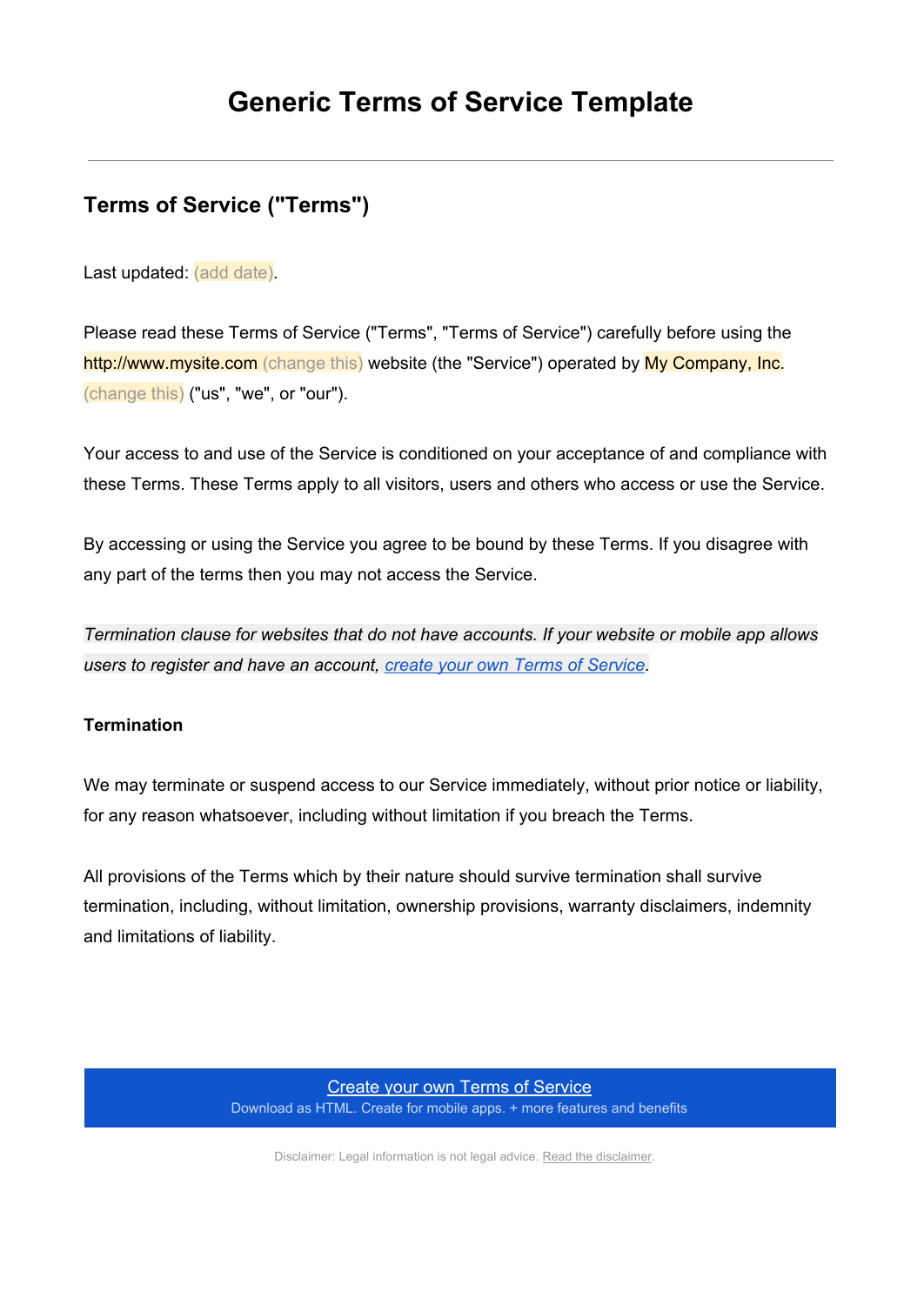#### **Links To Other Web Sites**

Our Service may contain links to third-party web sites or services that are not owned or controlled by My Company, Inc. (change this).

My Company, Inc. (change this) has no control over, and assumes no responsibility for, the content, privacy policies, or practices of any third party web sites or services. You further acknowledge and agree that My Company, Inc. (change this) shall not be responsible or liable, directly or indirectly, for any damage or loss caused or alleged to be caused by or in connection with use of or reliance on any such content, goods or services available on or through any such web sites or services.

We strongly advise you to read the terms and conditions and privacy policies of any third-party web sites or services that you visit.

#### **Governing Law**

These Terms shall be governed and construed in accordance with the laws of Country (change this), without regard to its conflict of law provisions.

Our failure to enforce any right or provision of these Terms will not be considered a waiver of those rights. If any provision of these Terms is held to be invalid or unenforceable by a court, the remaining provisions of these Terms will remain in effect. These Terms constitute the entire agreement between us regarding our Service, and supersede and replace any prior agreements we might have between us regarding the Service.

#### **Changes**

We reserve the right, at our sole discretion, to modify or replace these Terms at any time. If a revision is material we will try to provide at least 30 (change this) days notice prior to any new terms taking effect. What constitutes a material change will be determined at our sole discretion.